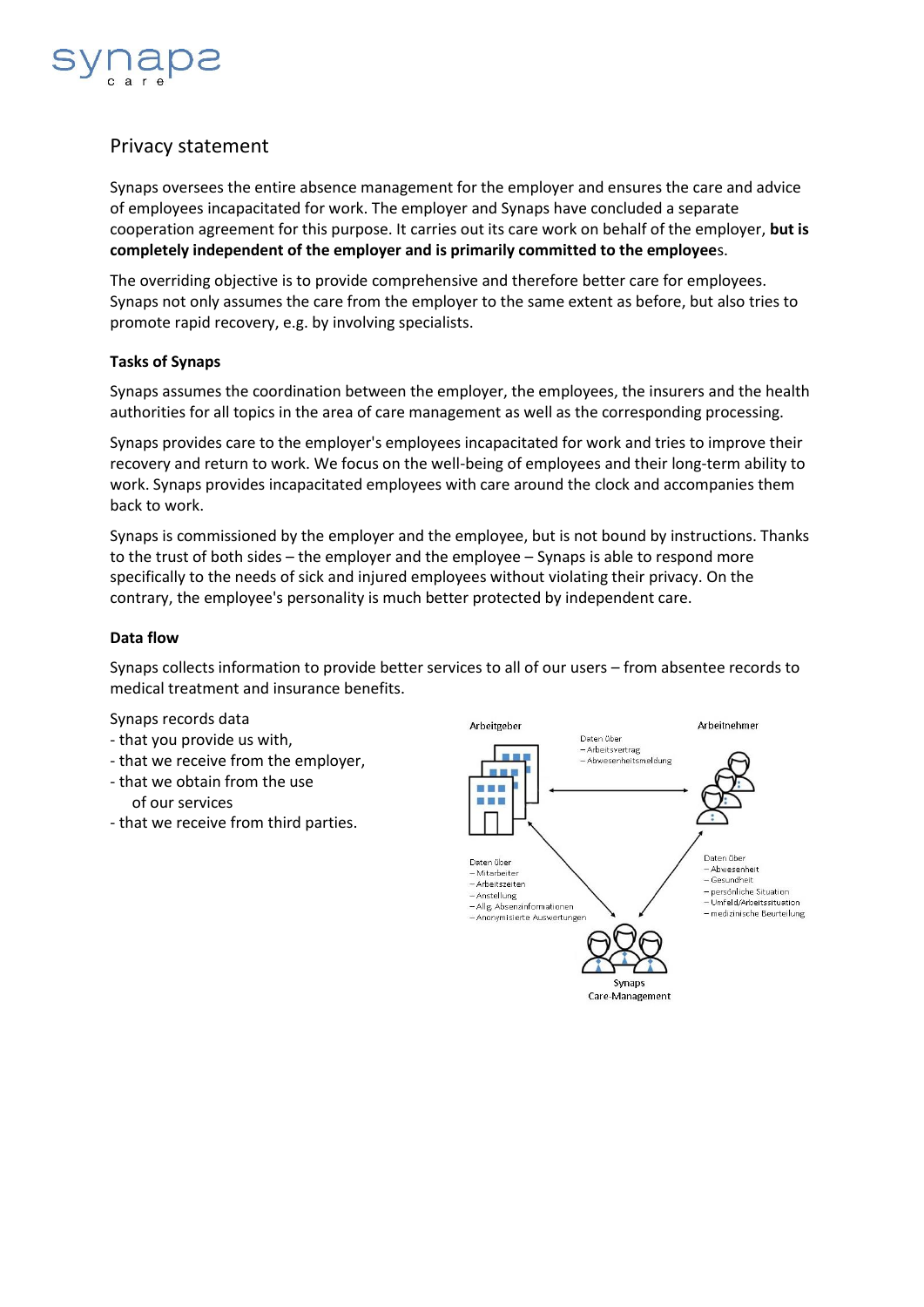# **Brochure containing all the information**

The employee has received, read and understood the "You are close to our hearts" brochure. If you have any questions, please do not hesitate to contact your personal Synaps representative.

## **Personal care**

The employee is comprehensively supported and advised by a personal contact person at Synaps.

## **Employment and absence data**

The employee expressly consents to the employer providing Synaps with the employee's employment and absence data. This is required for quick assignment and organised administration.

# **Notification of sickness or accident**

If the employee becomes incapacitated for work, he immediately contacts the Synaps registration centre (0800 Sy na ps / 0800 79 62 77) or via the Synaps APP.

Synaps informs the employer immediately on

- when the sickness started;
- the presumed duration of the incapacity for work;
- or the definitive return to work.

Synaps does not pass on any diagnosis to the employer.

Notification must be made immediately in the event of sickness or accident (24-hour service). The employee provides his personal representative with his contact details and ensures that he can be reached by telephone at all times during his absence from work. As a rule, communication with the employer takes place via Synaps. However, the employee is also free to additionally inform the employer personally.

# **Medical certificate required in the event of sickness and accident**

The employer regulates the medical certificate obligation to provide a medical certificate directly with the employee in case of incapacity for work due to sickness. The employer or Synaps may, however, demand such from the employee at any time.

In the event of sickness or accident during holidays abroad, a medical certificate from a recognised doctor or hospital must always be presented. In the event of absences due to sickness of the employee's children, a medical certificate must be presented from the first day.

# **Medical confidentiality**

Synaps guarantees medical confidentiality. The independent doctors appointed by Synaps will contact the doctors responsible for the pre-treatment of the employee as necessary to discuss the measures required for optimal recovery.

If necessary, Synaps will propose to the employee a release from medical confidentiality.

The release of medical secrecy

- is voluntary;
- may be refused by the employee without adverse consequences;
- is always obtained on a case-by-case basis;
- only applies to the case of sickness mentioned therein.

The employee is fully informed in advance by his personal carer about the scope and purpose of the release from medical confidentiality.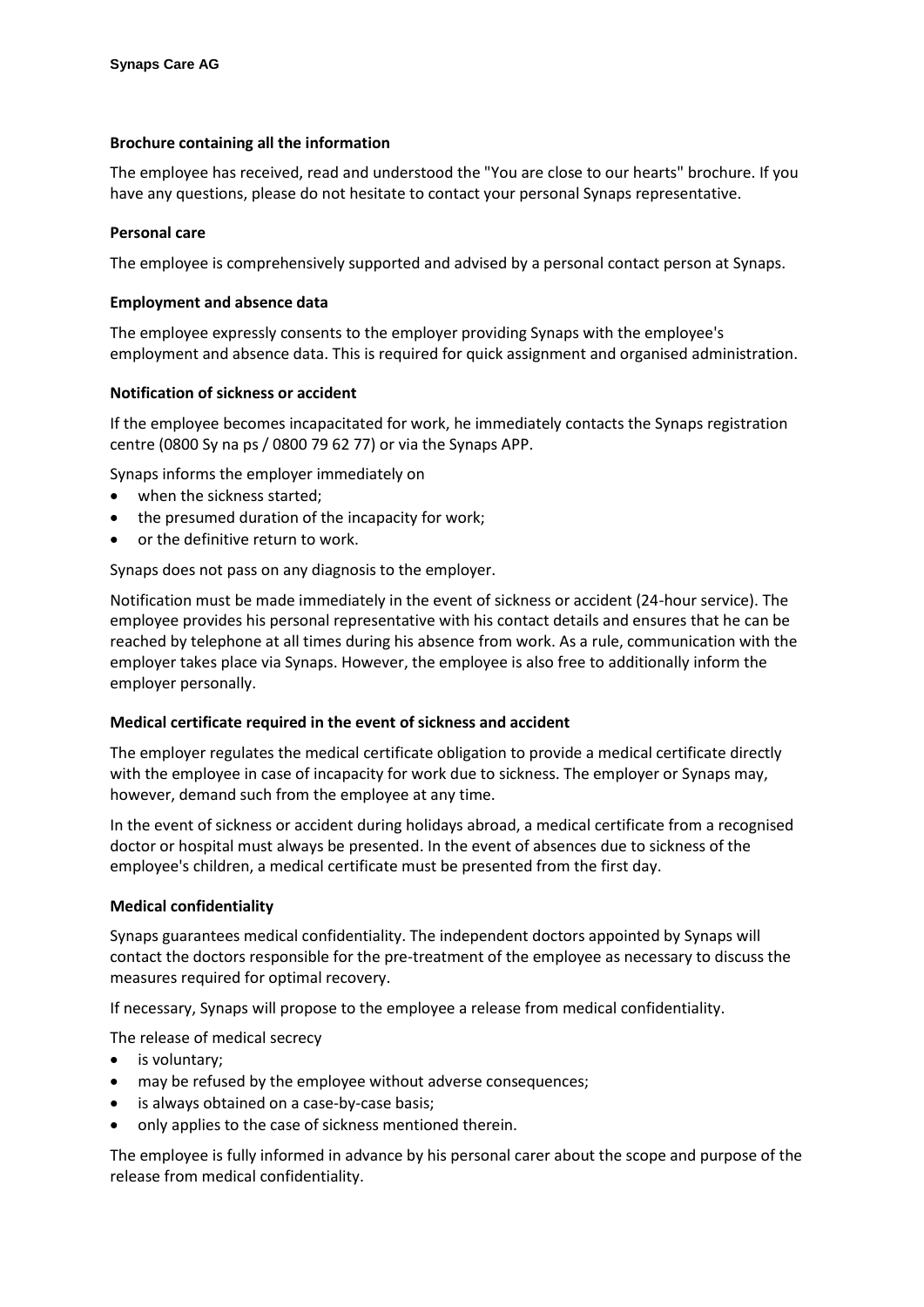By signing this agreement, the employee releases the pre-treating doctors and the medical officers appointed by Synaps from their mutual obligation of medical confidentiality. The doctors therefore have the right to exchange information concerning the employee. This is of key importance for the smooth running and early return to work for both the employee and the employer. The care management team – consisting of a small number of staff – is informed about the result.

Medical information concerning the employee that is subject to confidentiality shall in any event remain with the doctors and shall not be made accessible to the employer.

## **Right to view files**

The employee has the right to request access to the files at any time in writing. The application must be addressed to the care management team.

The employee shall receive copies of all data relating to him, provided that the conditions are met, within thirty days.

#### **Employee data**

In the event of sickness or accident, the employer will only be informed of the absence and the expected duration. Synaps shall record all contacts between it and the employee.

#### *The employer is not informed of the details and reason for the absence,*

as Synaps may not pass this data on to the employer. The employer only receives a periodic anonymous evaluation with standardised diagnosis, such as influenza, general sickness, etc. Independent third parties (SQS) carry out regular audits to ensure compliance with these regulations.

Synaps shall not disclose any information about the employee's health to third parties without the employee's express consent.

#### **Data retention**

Synaps stores the data received and collected as long as required by law. The data is stored in a separate room with strict access restrictions, i.e. only authorised employees have access and the data is stored in locked and specially secured rooms.

#### **Data protection and data security**

Synaps undertakes to protect the data and privacy in relation to all third parties.

The employee is aware that Synaps processes data about him and his health. In accordance with the Data Protection Act (DSG, SR 235.1), this data constitutes personal data particularly worthy of protection. Personality profiles can also be created together with other employee data. Both the particularly sensitive personal data and personality profiles are particularly protected under data protection legislation. Synaps complies with all these regulations. Compliance is also regularly monitored by independent third parties (SQS).

The employee consents to Synaps processing and storing such data.

The employer does not receive any specific information from Synaps, which was collected over the course of contacts between the employee and Synaps (protection of personality), without the employee's consent.

Organisational and technical measures are taken to protect all data collected by Synaps. The data cannot be edited, viewed and reused by unauthorised persons.